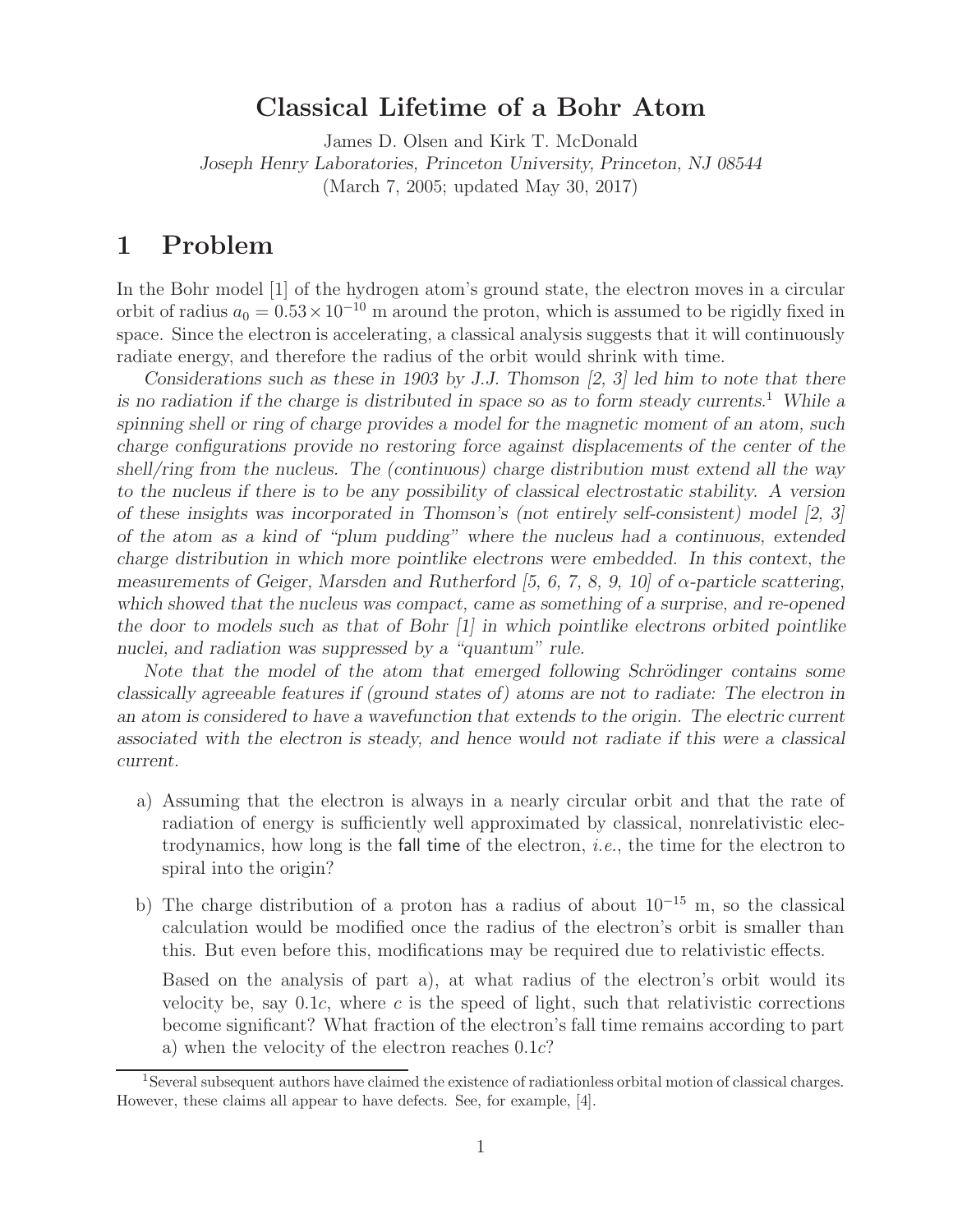c) Do the relativistic corrections increase or decrease the fall time of the electron?

*It suffices to determine the sign of the leading correction as the radial velocity of the radiating electron approaches the speed of light.*

A question closely related to the present one is whether the rate of decay of the orbit of a binary pulsar system due to gravitational radiation is increased or decreased by specialrelativistic "corrections" as the orbital velocity becomes relativistic.

## **2 Solution**

a) The dominant energy loss is from electric dipole radiation, which obeys the Larmor formula [11] (in Gaussian units),

$$
\frac{dU}{dt} = -\langle P_{E1} \rangle = -\frac{2e^2a^2}{3c^3},\tag{1}
$$

where a is the acceleration of the electron. For an electron of charge  $-e$  and (rest) mass  $m_0$  in an orbit of radius r about a fixed nucleus of charge  $+e$ , the radial component of the nonrelativistic force law,  $\mathbf{F} = m_0 \mathbf{a}$ , tells us that,

$$
\frac{e^2}{r^2} = m_0 a_r \approx m_0 \frac{v_\theta^2}{r},\qquad(2)
$$

in the adiabatic approximation that the orbit remains nearly circular at all times. In the same approximation,  $a_{\theta} \ll a_r$ , *i.e.*,  $a \approx a_r$ , and hence,

$$
\frac{dU}{dt} = -\frac{2e^6}{3r^4m_0^2c^3} = -\frac{2r_0^3}{3r^4}m_0c^3.
$$
\n(3)

where  $r_0 = e^2/m_0c^2 = 2.8 \times 10^{-15}$  m is the classical electron radius. The total nonrelativistic energy (kinetic plus potential) is, using eq. (2),

$$
U = -\frac{e^2}{r} + \frac{1}{2}m_0v^2 = -\frac{e^2}{2r} = -\frac{r_0}{r}m_0c^2.
$$
 (4)

Equating the time derivative of eq.  $(4)$  to eq.  $(3)$ , we have,

$$
\frac{dU}{dt} = \frac{r_0}{2r^2}\dot{r}m_0c^2 = -\frac{2}{3}\frac{r_0^3}{r^4}m_0c^3,\tag{5}
$$

or,

$$
r^2 \dot{r} = \frac{1}{3} \frac{dr^3}{dt} = -\frac{4}{3} r_0^2 c. \tag{6}
$$

Hence,

$$
r^3 = a_0^3 - 4r_0^2 ct.
$$
\n(7)

The time to fall to the origin is,

$$
t_{\text{fall}} = \frac{a_0^3}{4r_0^2 c} \,. \tag{8}
$$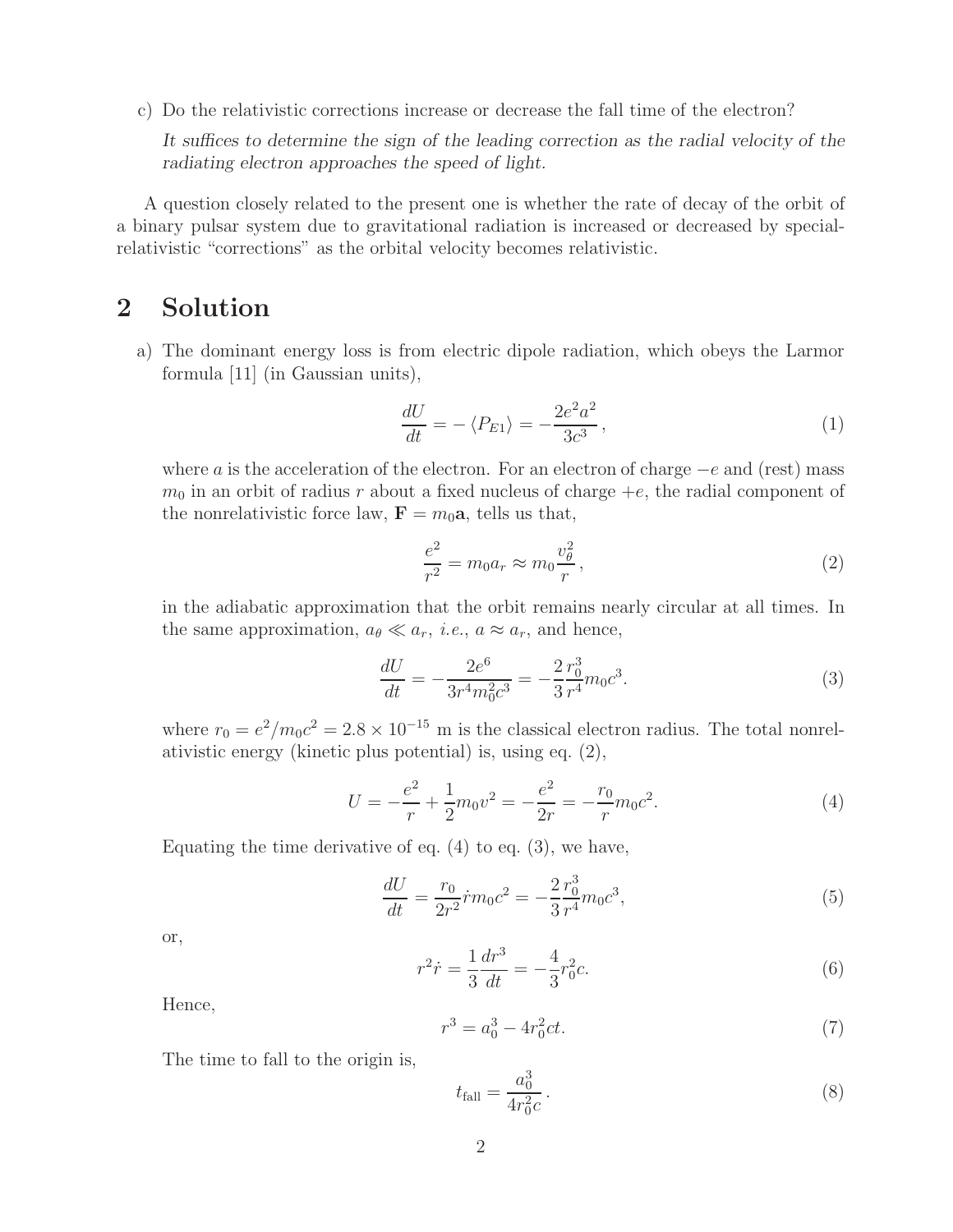With  $r_0 = 2.8 \times 10^{-15}$  m and  $a_0 = 5.3 \times 10^{-11}$  m,  $t_{fall} = 1.6 \times 10^{-11}$  s.

This is of the order of magnitude of the lifetime of an excited hydrogen atom, whose ground state, however, appears to have infinite lifetime.

Since the kinetic energy of the electron goes to infinity as it spirals into the nucleus, the motion can be called a "runaway solution."

b) The velocity  $v$  of the electron has components,

$$
v_r = \dot{r} = -\frac{4}{3} \frac{r_0^2}{r^2} c,\tag{9}
$$

using eq.  $(6)$ , and,

$$
v_{\theta} = r\dot{\theta} = \sqrt{\frac{e^2}{m_0 r}} = \sqrt{\frac{r_0}{r}}c,\tag{10}
$$

according to eq. (2).

The azimuthal velocity is much larger than the radial velocity so long as  $r \gg r_0$ . Hence,  $v/c \approx v_{\theta}/c$  equals 0.1 when  $r_0/r \approx 0.01$ , or  $r \approx 100r_0$ .

When  $r = 100r_0$  the time t is given by eq. (7) as,

$$
t = \frac{a_0^3 - r^3}{4r_0^2 c},\tag{11}
$$

so that,

$$
\frac{t_{\text{fall}} - t}{t_{\text{fall}}} = \frac{r^3}{a_0^3} = \left(\frac{2.8 \times 10^{-13}}{5.3 \times 10^{-11}}\right)^3 \approx 1.5 \times 10^{-7}.\tag{12}
$$

For completeness, we record other kinematic facts in the adiabatic approximation. The angular velocity  $\dot{\theta}$  follows from eq. (10) as,

$$
\dot{\theta} = \sqrt{\frac{r_0}{r^3}}c.\tag{13}
$$

The second time derivatives are thus,

$$
\ddot{r} = \frac{8}{3} \frac{r_0^2}{r^3} \dot{r}c = -\frac{32}{9} \frac{r_0^4}{r^5} c^2, \qquad \ddot{\theta} = -\frac{3}{2} \sqrt{\frac{r_0}{r^5}} \dot{r}c = 2 \sqrt{\frac{r_0}{r}} \frac{r_0^2}{r^4} c^2.
$$
 (14)

The components of the acceleration are,

$$
a_r = \ddot{r} - r\dot{\theta}^2 = -\frac{32}{9}\frac{r_0^4}{r^5}c^2 - \frac{r_0}{r^2}c^2 \approx -\frac{r_0}{r^2}c^2 = -r\dot{\theta}^2,\tag{15}
$$

$$
a_{\theta} = 2\dot{r}\dot{\theta} + r\ddot{\theta} = -\frac{8}{3}\sqrt{\frac{r_0}{r}}\frac{r_0^2}{r^3}c^2 \ll a_r.
$$
 (16)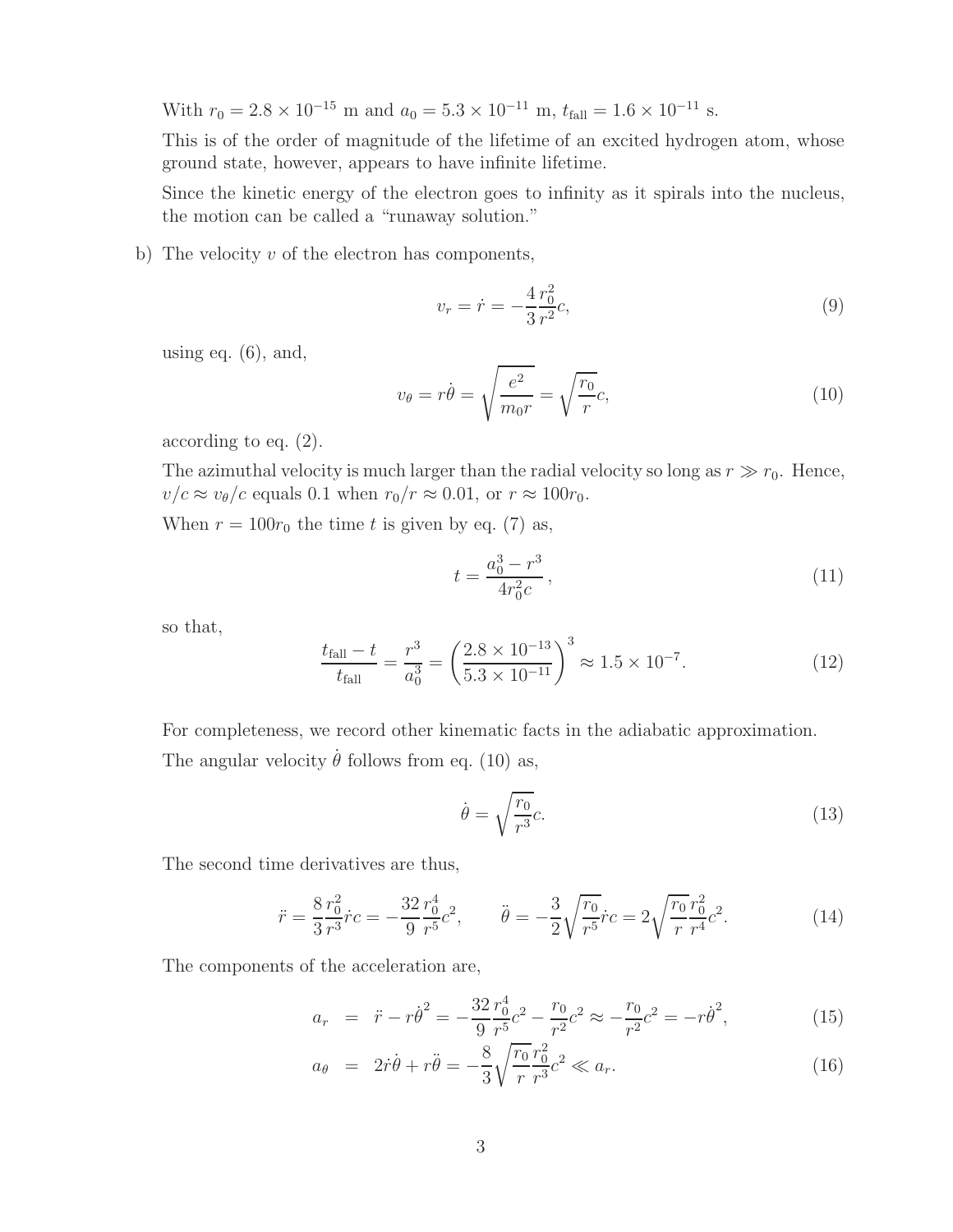c) We now examine the leading relativistic corrections to the nonrelativistic analysis of part a).

First, we recall that the lab frame rate of radiation by an accelerated charge obeys the Larmor formula (1) provided we use the acceleration in the instantaneous rest frame rather than in the lab frame. This is true because both  $dU$  and  $dt$  transform like the time components of a four-vector, so their ratio is invariant.

In the adiabatic approximation, the acceleration is transverse to the velocity. That is,  $v_r \ll v_\theta$  from eqs. (9) and (10), while  $a_r \gg a_\theta$  from eqs. (15) and (16). Therefore,

$$
a^* = \gamma^2 a,\tag{17}
$$

where a is the lab-frame acceleration,  $a^*$  is the acceleration in the instantaneous rest frame, and  $\gamma = 1/\sqrt{(1 - v^2/c^2)} = 1/\sqrt{1 - \beta^2}$ . Equation (17) holds because  $a^* =$  $d^2 l^{\star}/dt^{\star 2}$ , and  $dl^{\star} = dl$  for motion transverse to the velocity of the electron, while the time-dilation is  $dt^* = dt/\gamma$ . Thus, the rate of radiation of energy by a relativistic orbiting electron is,

$$
\frac{dU}{dt} = -\langle P_{E1} \rangle = -\frac{2e^2 a^{\star 2}}{3c^3} = -\frac{2\gamma^4 e^2 a_r^2}{3c^3}.
$$
\n(18)

[If the acceleration were parallel to the velocity,  $a^* = \gamma^3 a$  since now there would also be the Lorentz contraction,  $dl = dl^{\star}/\gamma$ .

The adiabatic orbit condition (2) for a relativistic electron becomes,

$$
\frac{e^2}{r^2} = \gamma m_0 a_r = \gamma m_0 \frac{v_\theta^2}{r} \approx \gamma m_0 \frac{v^2}{r}.
$$
 (19)

This can be thought of as the transform of the rest-frame relation  $e E_r^* = dP_r^* / dt^*$  upon noting that  $E_r^* = \gamma E_r$  since the electric field is tranverse to the velocity,  $dt^* = dt/\gamma$ , and  $dP_r^* = dP_r = \gamma m_0 dv_r$ .

Combining eq.  $(18)$  with the first form of eq.  $(19)$ , we have,<sup>2</sup>

$$
\frac{dU}{dt} = -\frac{2\gamma^2 e^6}{3m_0^2 c^3 r^4} = -\frac{2}{3} \gamma^2 \frac{r_0^3}{r^4} m_0 c^3 \,. \tag{20}
$$

We also rewrite eq. (19) as,

$$
\frac{e^2}{m_0 c^2 r} = \frac{r_0}{r} = \gamma \frac{v^2}{c^2} = \gamma \beta^2 \approx \gamma \left( 1 - \frac{1}{\gamma^2} \right) ,\qquad (21)
$$

and hence,

$$
\gamma^2 - \gamma \frac{r_0}{r} - 1 = 0,\t\t(22)
$$

<sup>&</sup>lt;sup>2</sup>The result of eq.  $(20)$  was perhaps first given by Heaviside [12], before the theory of relativity was developed. What we call "radiation," Heaviside called "waste."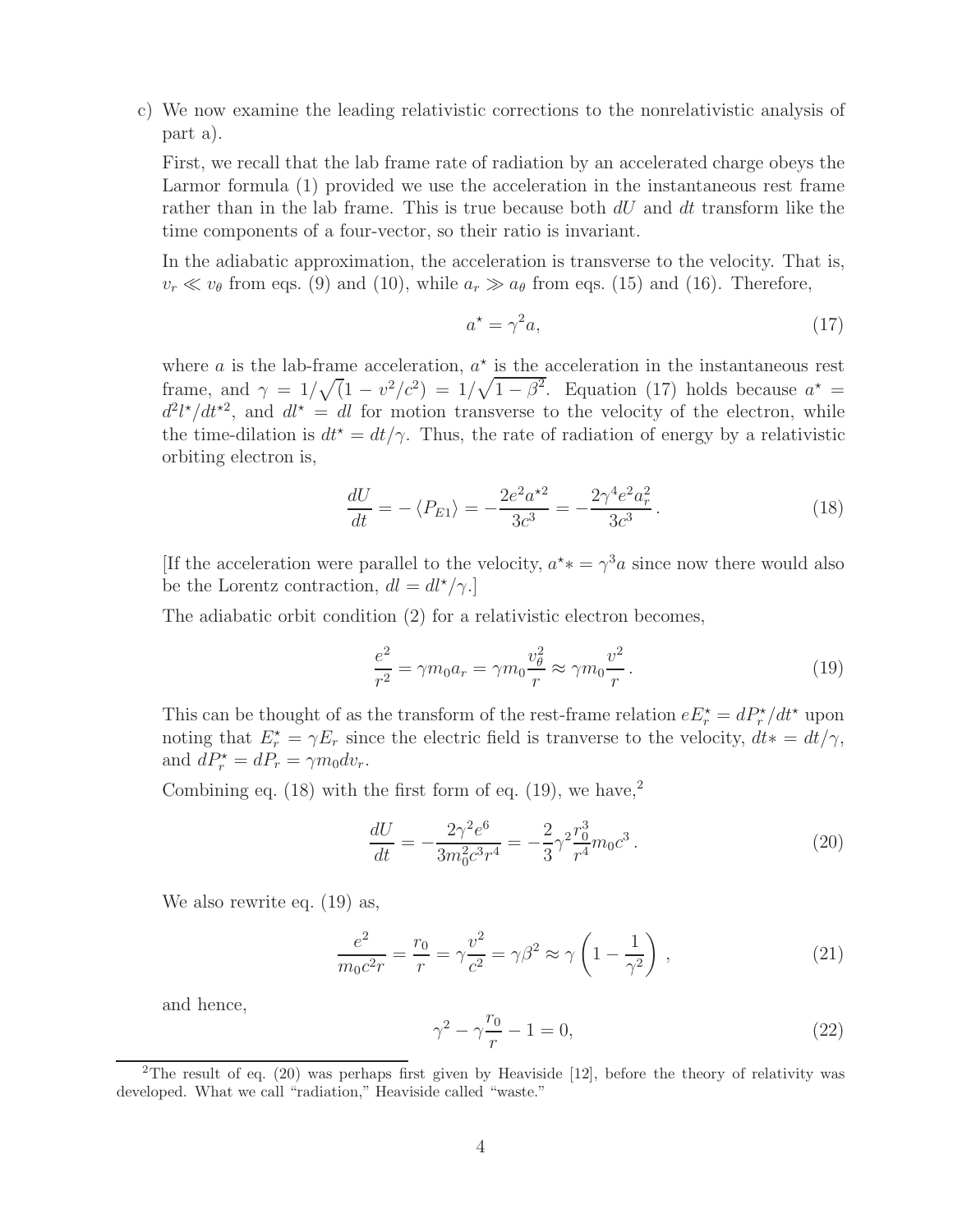$$
\gamma = \frac{\frac{r_0}{r} + \sqrt{\frac{r_0^2}{r^2} + 4}}{2} = \sqrt{1 + \frac{r_0^2}{4r^2} + \frac{r_0}{2r}} \approx 1 + \frac{r_0}{2r} + \frac{r_0^2}{8r^2}.
$$
 (23)

The total lab-frame energy is now,

$$
U = \gamma m_0 c^2 - \frac{e^2}{r} = \left(\gamma - \frac{r_0}{r}\right) m_0 c^2 \approx \left(1 - \frac{r_0}{2r} + \frac{r_0^2}{8r^2}\right) m_0 c^2,\tag{24}
$$

using eq.  $(23)$ . Then,

$$
\frac{dU}{dt} \approx \left(\frac{r_0}{2r^2} - \frac{r_0^2}{4r^3}\right) \dot{r} m_0 c^2 = \left(1 - \frac{r_0}{2r}\right) \frac{r_0}{2r^2} \dot{r} m_0 c^2
$$
\n
$$
= -\frac{2}{3} \gamma^2 \frac{r_0^3}{r^4} m_0 c^3 \,, \tag{25}
$$

using eq. (20). Finally,

$$
\dot{r} \approx -\frac{4}{3} \gamma^2 \frac{r_0^2}{r^2} \frac{c}{1 - \frac{r_0}{2r}} \approx -\frac{4}{3} \frac{r_0^2}{r^2} c \left( 1 + \frac{3r_0}{2r} \right),\tag{26}
$$

which is larger than the nonrelativistic result (6) by the factor  $1 + 3r_0/2r$ . Hence, the fall time of the electron is decreased by the relativistic corrections.

We note that the relativistic corrections increased the rate of radiation, and decreased the factor A in the relation  $dU/dt = A\dot{r}$ . Hence, both of these corrections lead to an increase in the radial velocity  $\dot{r}$ , and to a decrease in the corresponding fall time of the electron.

#### **2.1 Where Does the Radiated Energy Come From?**

Comments by Larmor on p. 512 of [11] suggest that he considered the energy radiated by an accelerating charge to come from the kinetic energy of that charge. Similarly, in the last paragraph of [12] one reads "The kinetic energy of molecules is the natural source of the radiation...." And it can be that some people hold such views even today.

However, the present example illustrates what is called the "satellite paradox" [13, 14, 15] that if an object is subject to "friction" when in orbit in a  $1/r$  potential, then the kinetic energy actually increases as a result. Since the radiation by a charge in a classical orbit about a fixed positive charge is a kind of "friction," and the Coulomb potential goes as  $1/r$ , the velocity and the kinetic energy of the charge increase with time. Hence, it does not seem appropriate in this case to claim that the radiated energy came from the kinetic energy of the moving charge.

We can say that the radiation lowers the total energy U of the charge  $-e$ , which for its circular orbit about charge Ze, with potential  $\phi = Ze/r$  is  $U = -Ze^2/2r$  (since the kinetic energy is  $-1/2$  of the potential energy  $V = -Ze^2/r$ ). Hence, as U decreases due to the emission of radiation,  $r$  becomes smaller and the potential energy  $V$  decreases. We might then say that the radiated energy came from the potential energy.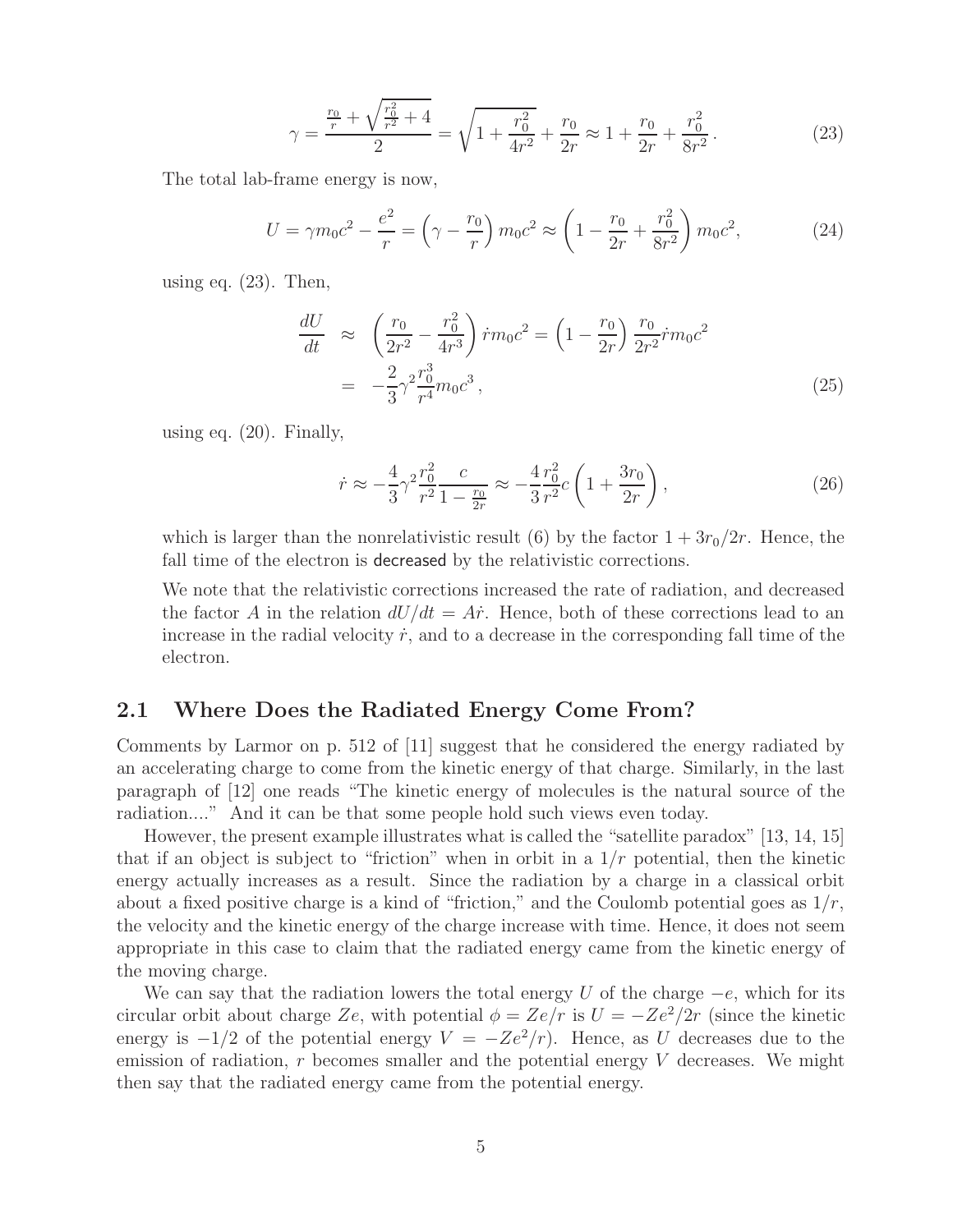In Maxwell's view, the potential energy V of charge  $-e$  together with nucleus of charge Ze is the interaction energy of the electric field  $\mathbf{E} = \mathbf{E}_{-e} + \mathbf{E}_{Ze}$  of the system,

$$
V = U_{\text{int}} = \int \frac{\mathbf{E}_{-e} \cdot \mathbf{E}_{Ze}}{4\pi} d\text{Vol}.
$$
 (27)

So, our last view is that the radiated energy came from the interaction field energy.<sup>3</sup>

#### **2.2 Effect of the Self Force/Radiation Reaction**

In the preceding analysis we have ignored the self force  $3e^3 \ddot{\mathbf{v}}/3c^3$  on the accelerated electron (for  $v \ll c$ , as first deduced by Lorentz [21] in a model of an electron of finite radius, and also found by Planck  $[22]$  who followed Poincaré  $[23]$  in supposing that there is reaction force on the electron associated with its emission of electromagnetic radiation. It has been argued [24] that if this self force/radiation reaction is included in the equations of motion of the electron, it does not prevent a "runaway" solution (although the classical lifetime is extended somewhat).

# **References**

- [1] N. Bohr, *On the Constitution of Atoms and Molecules*, Phil. Mag. **26**, 1 (1913), http://kirkmcd.princeton.edu/examples/QM/bohr\_pm\_26\_1\_13.pdf *On the Constitution of Atoms and Molecules. PART II.–Systems Containing only a Single Nucleus*, Phil. Mag. **26**, 476 (1913), http://kirkmcd.princeton.edu/examples/QM/bohr\_pm\_26\_476\_13.pdf
- [2] J.J. Thomson, *The Magnetic Properties of Systems of Corpuscles describing Circular Orbits*, Phil. Mag. **6**, 673 (1903), http://physics.princeton.edu/~mcdonald/examples/EM/thomson\_pm\_45\_673\_03.pdf
- [3] J.J. Thomson, *On the Structure of the Atom: an Investigation of the Stability and Periods of Oscillation of a number of Corpuscles arranged at equal intervals around the Circumference of a Circle; with Application of the results to the Theory of Atomic Structure. The Magnetic Properties of Systems of Corpuscles describing Circular Orbits*, Phil. Mag. **7**, 237 (1904), http://kirkmcd.princeton.edu/examples/EM/thomson\_pm\_7\_237\_04.pdf
- [4] P. Pearle, *Absence of Radiationless Motions of Relativistically Rigid Classical Electron*, Found. Phys. **7**, 931 (1977), http://physics.princeton.edu/~mcdonald/examples/EM/pearle\_ fp\_7\_931\_77.pdf
- [5] H. Geiger, *On the Scattering of* α*-Particles by Matter*, Proc. Roy. Soc. London **81**, 174 (1908), http://kirkmcd.princeton.edu/examples/EP/geiger\_prsla\_81\_174\_08.pdf

<sup>3</sup>For other examples of the Maxwellian view the energy changes of an interacting charge can/should be related to changes in field energy, see [16]. This view is also relevant to the famous case of a uniformly accelerated charge [17], where the "radiation" does not come from the charge, but is a result of rearrangement of the field energy of the charge. See also the case of an exponentially decaying electric dipole [18, 19] and sec. 2.5 of [20].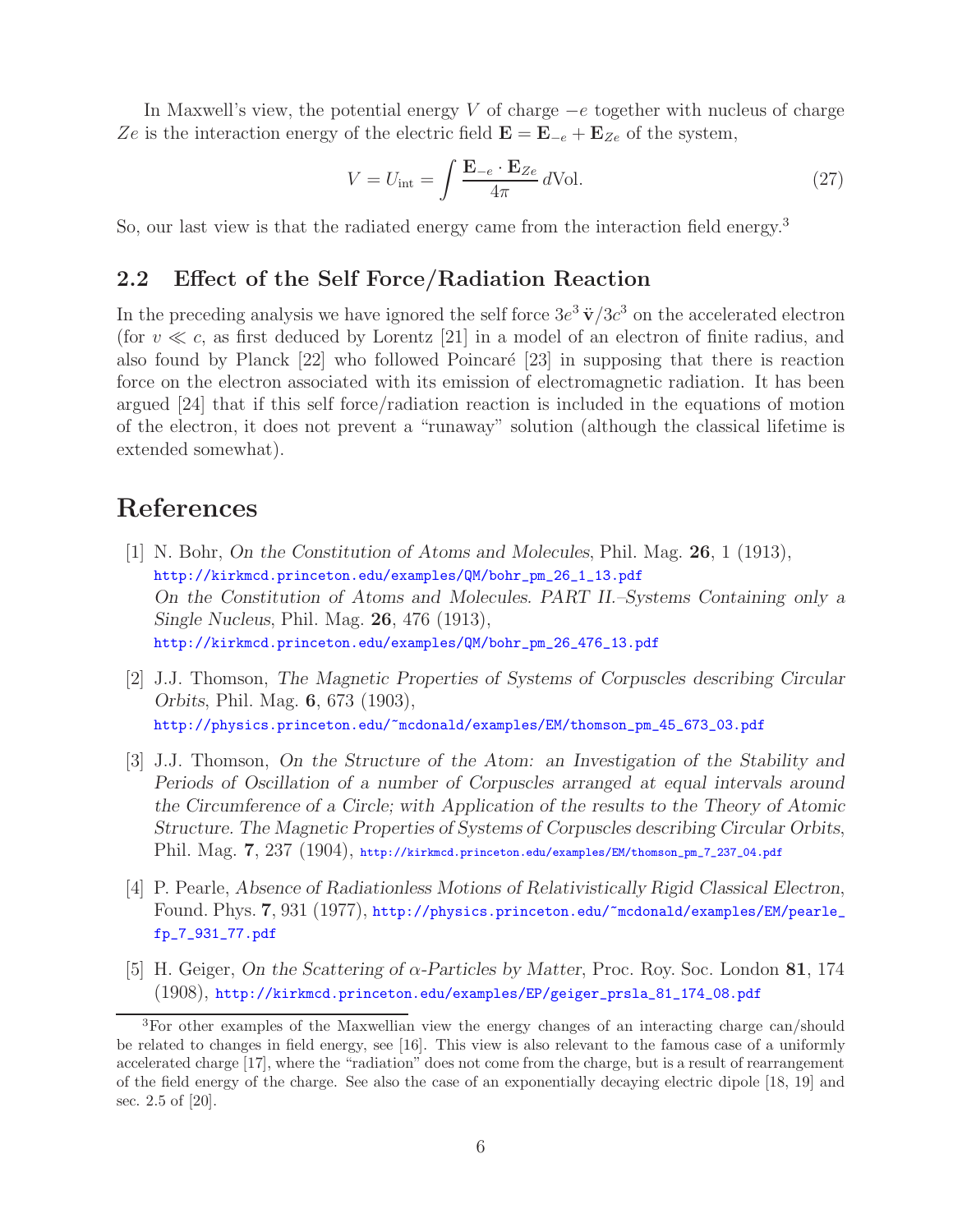- [6] H. Geiger and E. Marsden, *On a Diffuse Reflection the* α*-Particles*, Proc. Roy. Soc. London **82**, 495 (1909), http://kirkmcd.princeton.edu/examples/EP/geiger\_prsla\_82\_495\_09.pdf
- [7] H. Geiger, *The Scattering of* α*-Particles by Matter*, Proc. Roy. Soc. London **83**, 492 (1910), http://kirkmcd.princeton.edu/examples/EP/geiger\_prsla\_83\_492\_10.pdf
- [8] E. Rutherford, *The Scattering of* α *and* β *Particles by Matter and the Structure of the Atom*, Phil. Mag. **21**, 669 (1911), http://kirkmcd.princeton.edu/examples/EP/rutherford\_pm\_21\_669\_11.pdf
- [9] H. Geiger and E. Marsden, *The Laws of Deflexion of* α *Particles through Large Angles*, Phil. Mag. **25**, 604 (1913), http://kirkmcd.princeton.edu/examples/EP/geiger\_pm\_25\_604\_13.pdf
- [10] E. Rutherford, *The Structure of the Atom*, Phil. Mag. **27**, 488 (1914), http://kirkmcd.princeton.edu/examples/EP/rutherford\_pm\_27\_488\_14.pdf
- [11] See the last page of J. Larmor, *On the Theory of the Magnetic Influence on Spectra; and on the Radiation from moving Ions*, Phil. Mag. **44**, 503 (1897), http://kirkmcd.princeton.edu/examples/EM/larmor\_pm\_44\_503\_97.pdf
- [12] O. Heaviside, *The Waste of Energy from a Moving Electron*, Nature **67**, 6 (1902), http://kirkmcd.princeton.edu/examples/EM/heaviside\_nature\_67\_6\_02.pdf
- [13] B.D. Mills, Jr., *Satellite Paradox*, Am. J. Phys. **27**, 115 (1959), http://kirkmcd.princeton.edu/examples/mechanics/mills\_ajp\_27\_115\_59.pdf
- [14] L. Blitzer, *Satellite Orbit Paradox: A General View*, Am. J. Phys. **39**, 887 (1971), http://kirkmcd.princeton.edu/examples/mechanics/blitzer\_ajp\_39\_887\_71.pdf
- [15] F.P.J. Rimrott and F.A. Salustri, *Open Orbits in Satellite Dynamics*, Tech. Mech. **21**,  $207\ (2001)$ , http://kirkmcd.princeton.edu/examples/mechanics/rimrott\_tm\_21\_207\_01.pdf
- [16] M.S. Zolotorev, S. Chattopadhyay and K.T. McDonald, *A Maxwellian Perspective on Particle Acceleration* (Feb. 24, 1998), http://kirkmcd.princeton.edu/examples/vacuumaccel.pdf
- [17] V. Onoochin and K.T. McDonald, *Fields of a Uniformly Accelerated Charge* (Aug. 19, 2014), http://kirkmcd.princeton.edu/examples/schott.pdf
- [18] L. Mandel, *Energy Flow from an Atomic Dipole in Classical Electrodynamics*, J. Opt. Soc. Am. **62**, 1011 (1972), http://kirkmcd.princeton.edu/examples/EM/mandel\_josa\_62\_1011\_72.pdf
- [19] H.G. Schantz, *The flow of electromagnetic energy in the decay of an electric dipole*, Am. J. Phys. **63**, 513 (1995), http://kirkmcd.princeton.edu/examples/EM/schantz\_ajp\_63\_513\_95.pdf *Electromagnetic Energy Around Hertzian Dipoles*, IEEE Ant. Prop. Mag. **43**, 50 (2001), http://kirkmcd.princeton.edu/examples/EM/schantz\_ieeeapm\_43\_50\_01.pdf
- [20] K.T. McDonald, *The Fields of a Pulsed, Small Dipole Antenna* (Mar. 16, 2007), http://kirkmcd.princeton.edu/examples/pulsed\_dipole.pdf